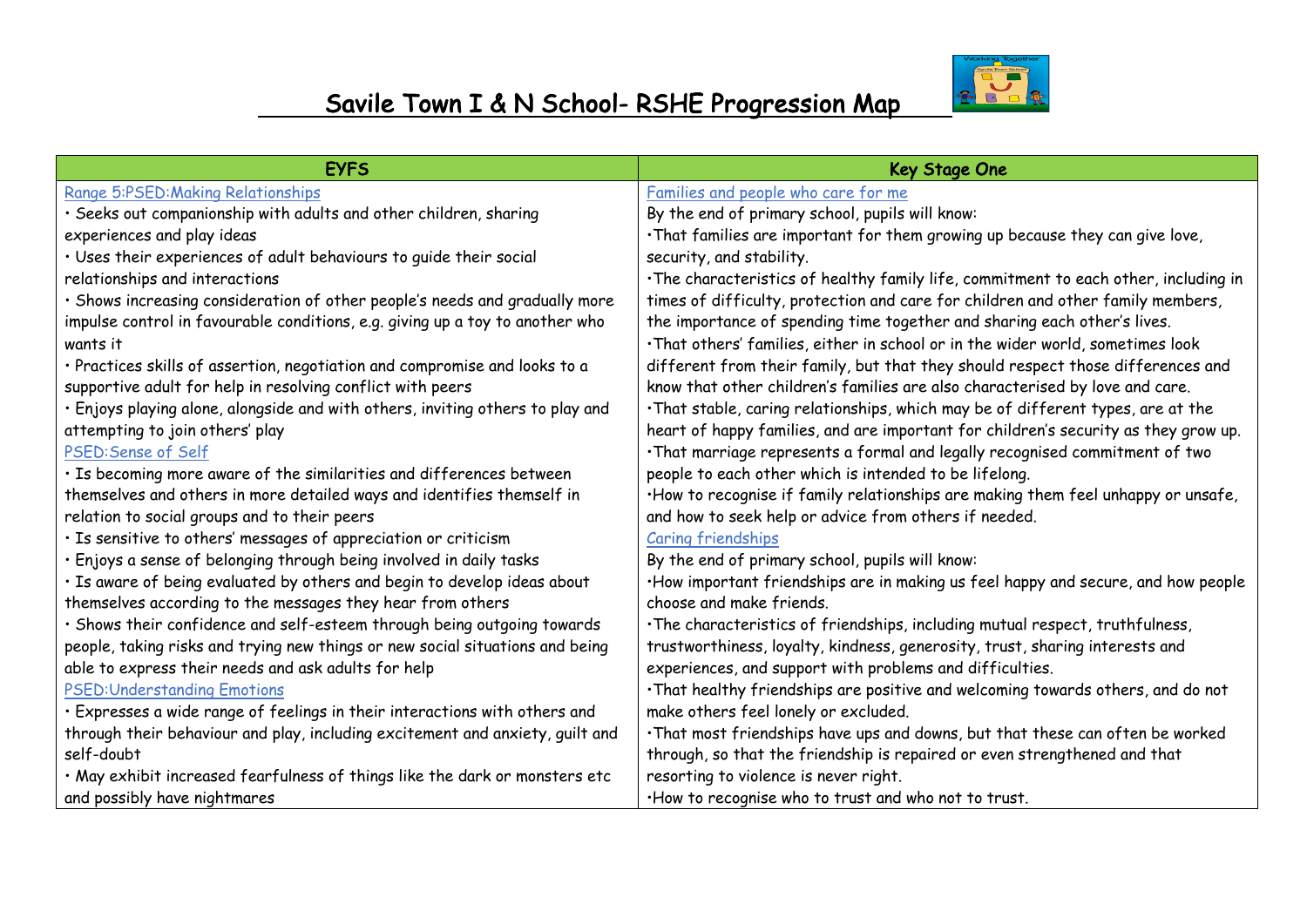

| Talks about how others might be feeling and responds according to their his      | $\cdot$ How to judge when a friendship is making them feel unhappy or uncomfortable.  |
|----------------------------------------------------------------------------------|---------------------------------------------------------------------------------------|
| understanding of the other person's needs and wants                              | ·How to manage conflict.                                                              |
| · Is more able to recognise the impact of their her choices and                  | ·How to manage different situations and how to seek help from others if needed.       |
| behaviours/actions on others and knows that some actions and words can hurt      | Respectful relationships                                                              |
| others' feelings                                                                 | The importance of respecting others, even when they are very different<br>$\bullet$   |
| · Understands that expectations vary depending on different events, social       | from them (for example, physically, in character, personality or                      |
| situations and changes in routine, and becomes more able to adapt their          | backgrounds), make different choices, or have different preferences or                |
| behaviour in favourable conditions                                               | beliefs.                                                                              |
| Range 6:PSED: Making Relationships                                               | Which practical steps they can take in a range of different contexts to               |
| Represents and recreates what they have learnt about social interactions         | improve or support respectful relationships.                                          |
| from their relationships with close adults, in their play and relationships with | The conventions of courtesy and manners.                                              |
| others.                                                                          | The importance of self-respect and how this links to their own happiness.             |
| · Develops particular friendships with other children, which help them to        | That in school and wider society they can expect to be treated with                   |
| understand different points of view and to challenge their own and others'       | respect by others, and that in turn they should show due respect to                   |
| thinking.                                                                        | others, including those in positions of authority.                                    |
| · Is increasingly flexible and cooperative as they are more able to understand   | About the different types of bullying (including cyberbullying), the impact           |
| other people's needs, wants and behaviours.                                      | of bullying, responsibilities of bystanders to report bullying to an adult,           |
| . Is increasingly socially skilled and will take steps to resolve conflicts with | and how to seek help.                                                                 |
| other children by negotiating and finding a compromise; sometimes by             | What a stereotype is, and how they can be unfair, negative, or destructive.           |
| themselves, sometimes with support                                               | The importance of permission-seeking and giving in relationships with                 |
| . Returns to the secure base of a familiar adult to recharge and gain            | friends, peers, and adults.                                                           |
| emotional support and practical help in difficult situations.                    |                                                                                       |
| . Is proactive in seeking adult support and able to articulate their wants and   | Online relationships                                                                  |
| needs.                                                                           | That people sometimes behave differently online, including pretending to<br>$\bullet$ |
| · Some children may have had to make many different relationships in their       | be someone they are not.                                                              |
| life. This may have impacted on their understanding of what makes a              | That the same principles apply to online relationships as to face-to-face             |
| consistent and stable relationship.                                              | relationships, including the importance of respect for others online, even            |
| PSED: Sense of Self                                                              | when we are anonymous.                                                                |
| . Recognises that they belong to different communities and social groups and     | The rules and principles for keeping safe online.                                     |
| communicates freely about own home and community.                                |                                                                                       |
|                                                                                  |                                                                                       |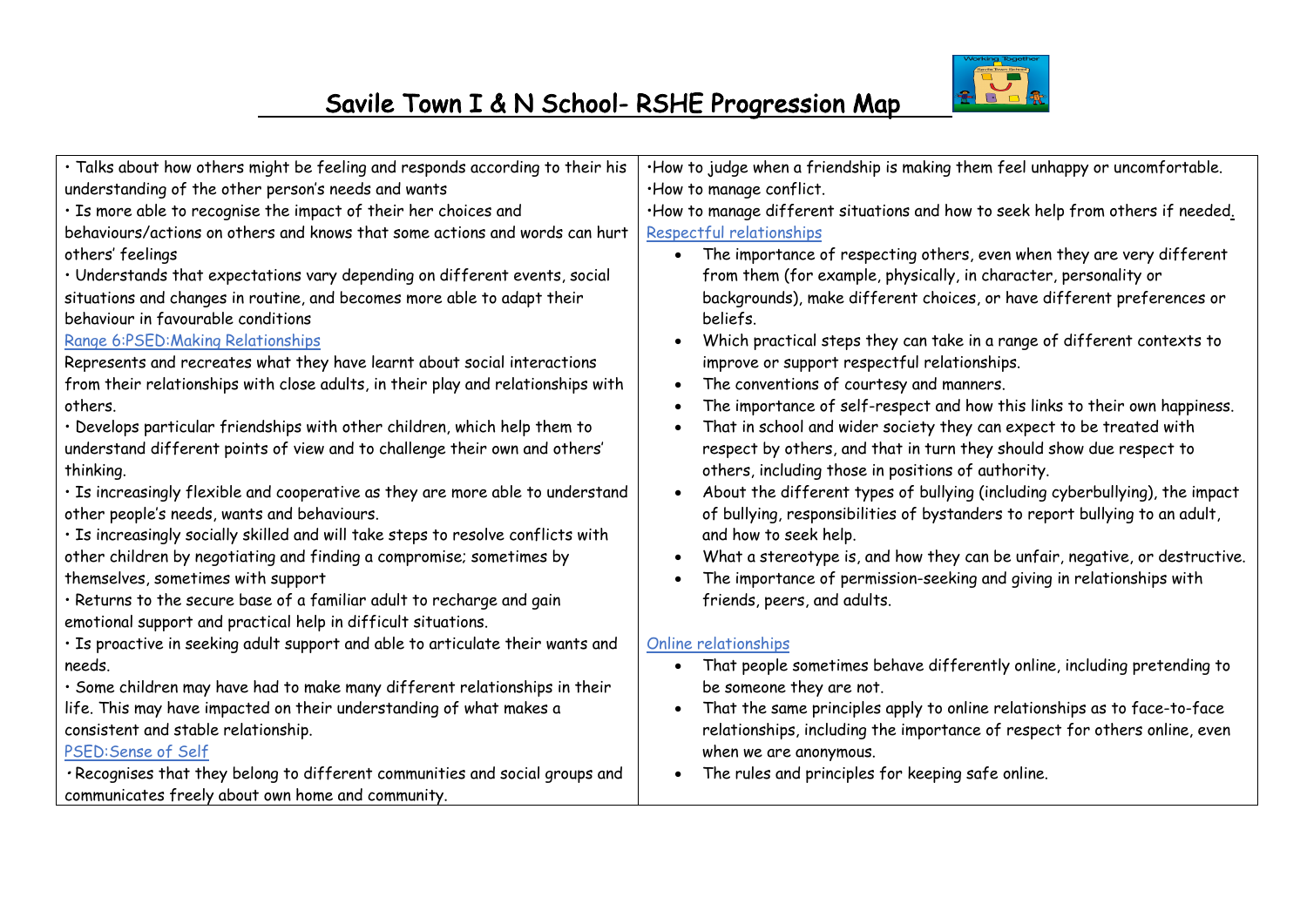

• Is aware of their abilities, ethnicity, class and gender and sensitive to prejudice and discrimination.

• Shows confidence in speaking to others about their own needs, wants, interests and opinions in familiar groups.

• Can describe their competencies, what they can do well and are getting better at; describing themselves in positive but realistic terms.

• Has a clear idea about what they want to do in their play and how they want to go about it. They show confidence in choosing resources and perseverance in carrying out a chosen activity.

#### PSED:Understanding Emotions

Understands their own and other people's feelings, offering empathy and comfort

• Talks about their own and others' feelings and behaviour and its consequences.

• Attempts to repair a relationship or situation where they have caused upset and understands how their actions impact other people.

• Is more able to manage their feelings and tolerate situations in which their wishes cannot

be met.

• Seeks support, emotional 'refuelling' and practical help in new or challenging situations.

• Is aware of behavioural expectations and sensitive to ideas of justice and fairness.

• Seeks ways to manage conflict, for example through holding back, sharing, negotiation and compromise.

ELG:Building Relationships

• Work and play cooperatively and take turns with others

- Form positive attachments to adults and friendships with peers
- Show sensitivity to own and to others' needs

ELG:Managing Self

- How to recognise harmful content and contact online, and how to report these.
- How to critically consider their online friendships and sources of information.
- The risks associated with people they have never met.
- How information and data is shared and used online.

#### Being safe

- What sorts of boundaries are appropriate in friendships with peers and others – including in a digital context.
- About the concept of privacy and the implications of it for both children and adults.
- That it is not always right to keep secrets if they relate to being safe.
- That each person's body belongs to them, and the differences between appropriate and inappropriate or unsafe physical, and other, contact.
- How to respond safely and appropriately to adults they may encounter (in all contexts, including online) who they do not know.
- How to recognise and report feelings of being unsafe or feeling bad about any adult.
- How to ask for advice or help for themselves and others, and to keep trying until they are heard
- How to report concerns or abuse, and the vocabulary and confidence needed to do so.
- Where to seek advice, for example, from their family, their school and other sources.

#### Mental Wellbeing

- That mental wellbeing is a normal part of daily life, in the same way as physical health.
- That there is a normal range of emotions, e.g. happiness, sadness, anger, fear, surprise, and nervousness.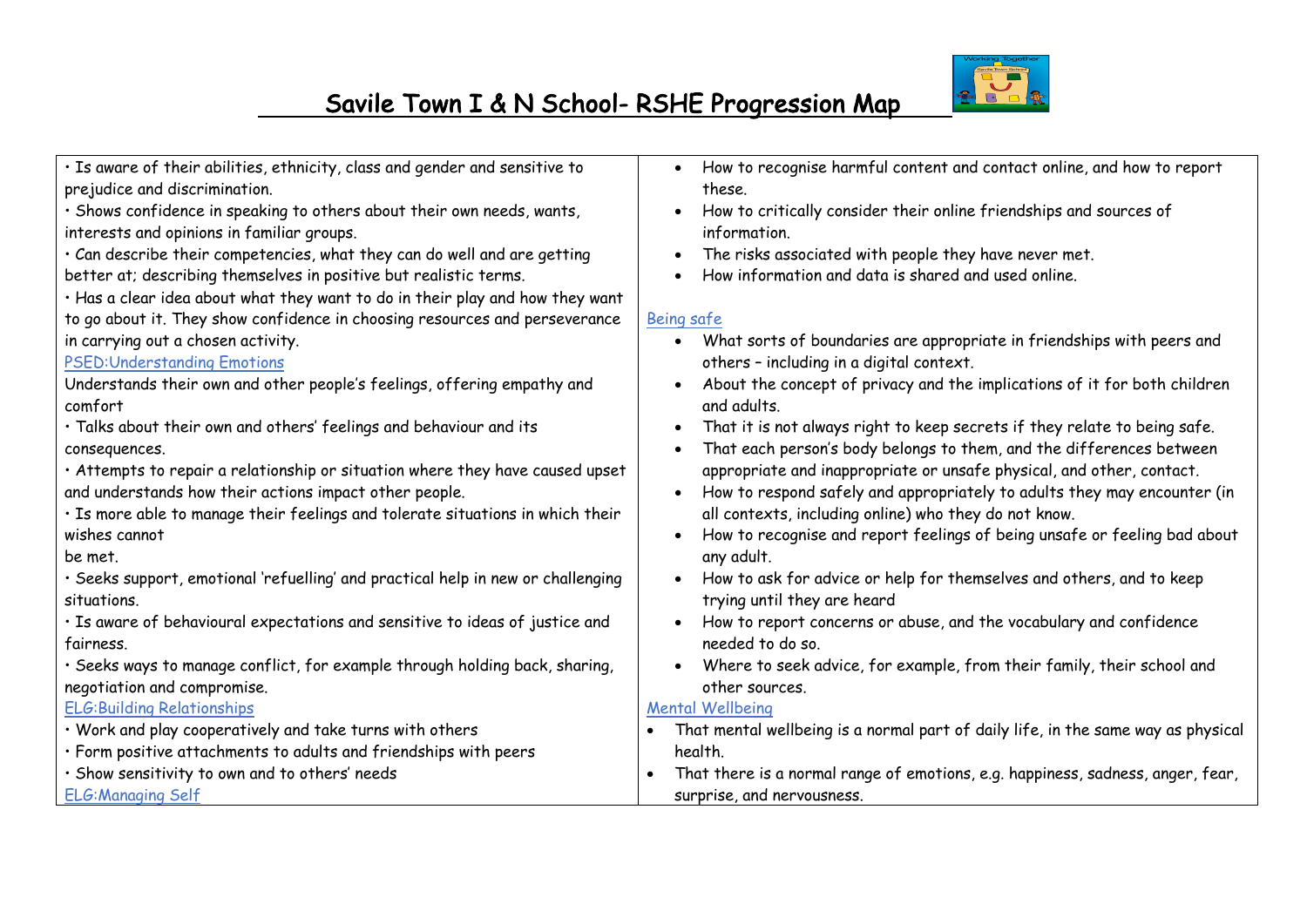

| Be confident to try new activities and show independence, resilience,          | The scale of emotions that humans experience in response to different           |
|--------------------------------------------------------------------------------|---------------------------------------------------------------------------------|
| perseverance in the face of challenge                                          | experiences and situations.                                                     |
| Explain the reason for rules, know right from wrong and try to behave          | How to recognise and talk about their emotions, including having a varied       |
| accordingly                                                                    | vocabulary of words to use when talking about their own and others' feelings.   |
| · Manage their own basic hygiene and personal needs, including dressing, going | How to judge whether what they are feeling and how they are behaving is         |
| to the toilet and understanding the importance of healthy food choices         | appropriate and proportionate.                                                  |
| <b>ELG:Self Regulation</b>                                                     | The benefits of physical exercise, time outdoors, community participation, and  |
| Show an understanding of their own feelings and those of others, and begin     | voluntary and service-based activity on mental wellbeing and happiness.         |
| to regulate their behaviour accordingly                                        | Simple self-care techniques, including the importance of rest, time spent with  |
| Set and work towards simple goals, being able to wait for what they want       | friends and family, and the benefits of hobbies and interests.                  |
| and control their immediate impulses when appropriate                          | How isolation and loneliness can affect children and that it is very important  |
| · Give focussed attention to what the teacher says, responding appropriately   | they discuss their feelings with an adult and seek support.                     |
| even when engaged in activity, and show an ability to follow instructions      | That bullying (including cyberbullying) has a negative and often lasting impact |
| involving several ideas or actions                                             | on mental wellbeing.                                                            |
|                                                                                | Where and how to seek support (including recognising the triggers for seeking   |
|                                                                                | support), extending to who in school they should speak to if they are worried   |
|                                                                                | about themselves or others.                                                     |
|                                                                                | That it is common to experience mental ill health and, for the many people who  |
|                                                                                | do, the problems can be resolved if the right support is made available,        |
|                                                                                | especially if accessed early enough.                                            |
|                                                                                |                                                                                 |
|                                                                                | Internet safety and harms                                                       |
|                                                                                | That for most people, the internet is an integral part of life and has many     |
|                                                                                | benefits.                                                                       |
|                                                                                | About the benefits of rationing time spent online.                              |
|                                                                                | The risks of excessive time spent on electronic devices.                        |
|                                                                                | The impact of positive and negative content online on their own and others'     |
|                                                                                | mental and physical wellbeing.                                                  |
|                                                                                | How to consider the effect of their online actions on others.                   |
|                                                                                | How to recognise and display respectful behaviour online.                       |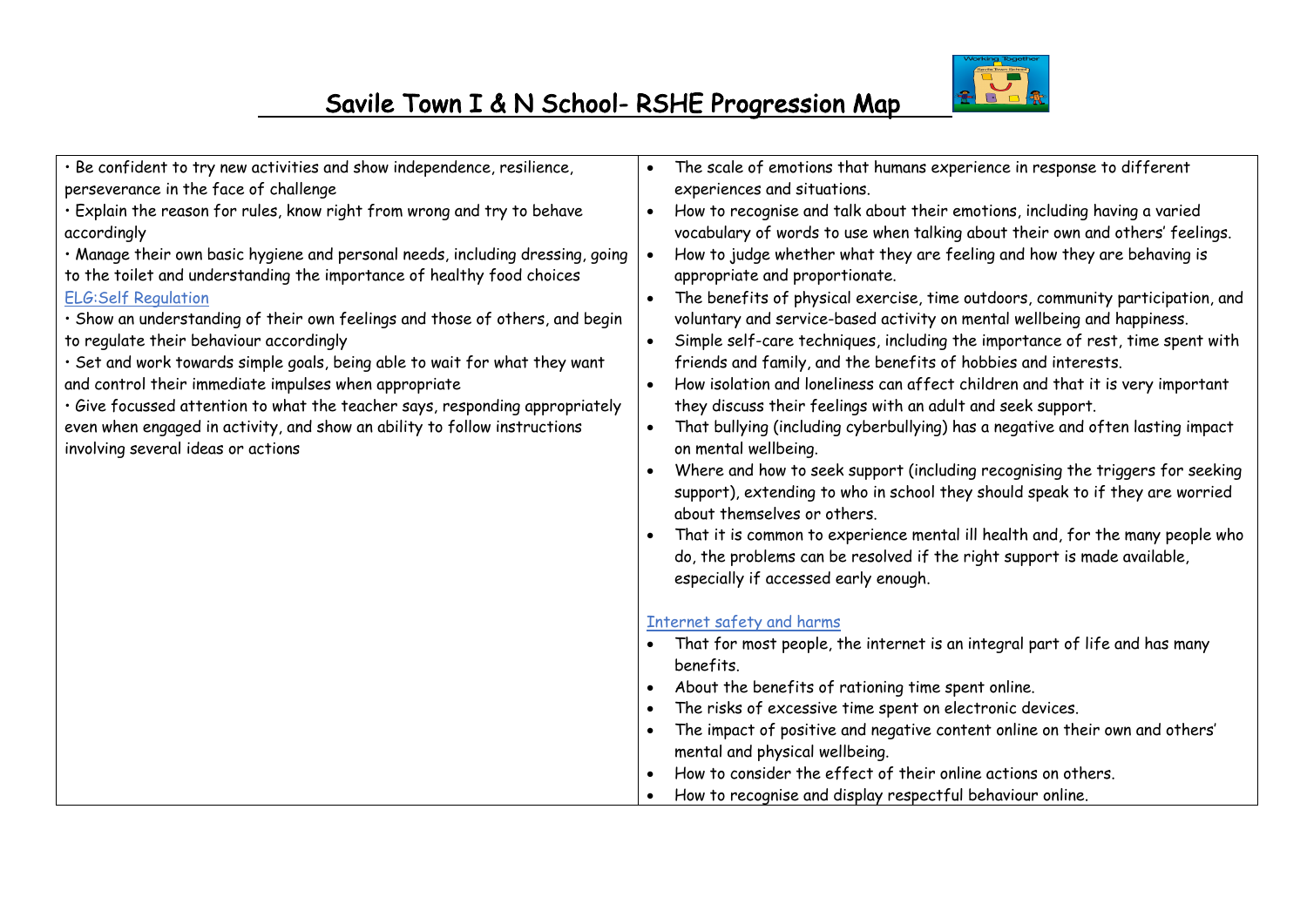

| The importance of keeping personal information private.<br>$\bullet$                                                                                                                                                                                                                                                                                                                                                                                             |
|------------------------------------------------------------------------------------------------------------------------------------------------------------------------------------------------------------------------------------------------------------------------------------------------------------------------------------------------------------------------------------------------------------------------------------------------------------------|
| Why social media, some computer games and online gaming, for example, are<br>$\bullet$<br>age restricted.                                                                                                                                                                                                                                                                                                                                                        |
| That the internet can also be a negative place where online abuse, trolling,<br>$\bullet$<br>bullying and harassment can take place, which can have a negative impact on<br>mental health.                                                                                                                                                                                                                                                                       |
| How to be a discerning consumer of information online, including understanding<br>$\bullet$<br>that information (inclusive of that from search engines) is ranked, selected,<br>and targeted.                                                                                                                                                                                                                                                                    |
| Where and how to report concerns and get support with issues online.<br>$\bullet$                                                                                                                                                                                                                                                                                                                                                                                |
| Physical Health and Fitness                                                                                                                                                                                                                                                                                                                                                                                                                                      |
| The mental and physical benefits of an active lifestyle.<br>$\bullet$                                                                                                                                                                                                                                                                                                                                                                                            |
| The importance of building regular exercise into daily and weekly routines and<br>$\bullet$<br>how to achieve this, for example by walking or cycling to school, a daily active<br>mile, or other forms of regular, vigorous exercise.<br>The risks associated with an inactive lifestyle, including obesity.<br>$\bullet$<br>How and when to seek support, including which adults to speak to in school if<br>$\bullet$<br>they are worried about their health. |
| <b>Healthy eating</b><br>What constitutes a healthy diet, including an understanding of calories and<br>other nutritional content.<br>The principles of planning and preparing a range of healthy meals.<br>The characteristics of a poor diet and risks associated with unhealthy eating,<br>$\bullet$<br>including obesity, and other behaviours, e.g. the impact of alcohol on diet or<br>health.                                                             |
| Drugs alcohol and tobacco<br>The facts about legal and illegal harmful substances and associated risks,<br>including smoking, alcohol use and drug-taking.                                                                                                                                                                                                                                                                                                       |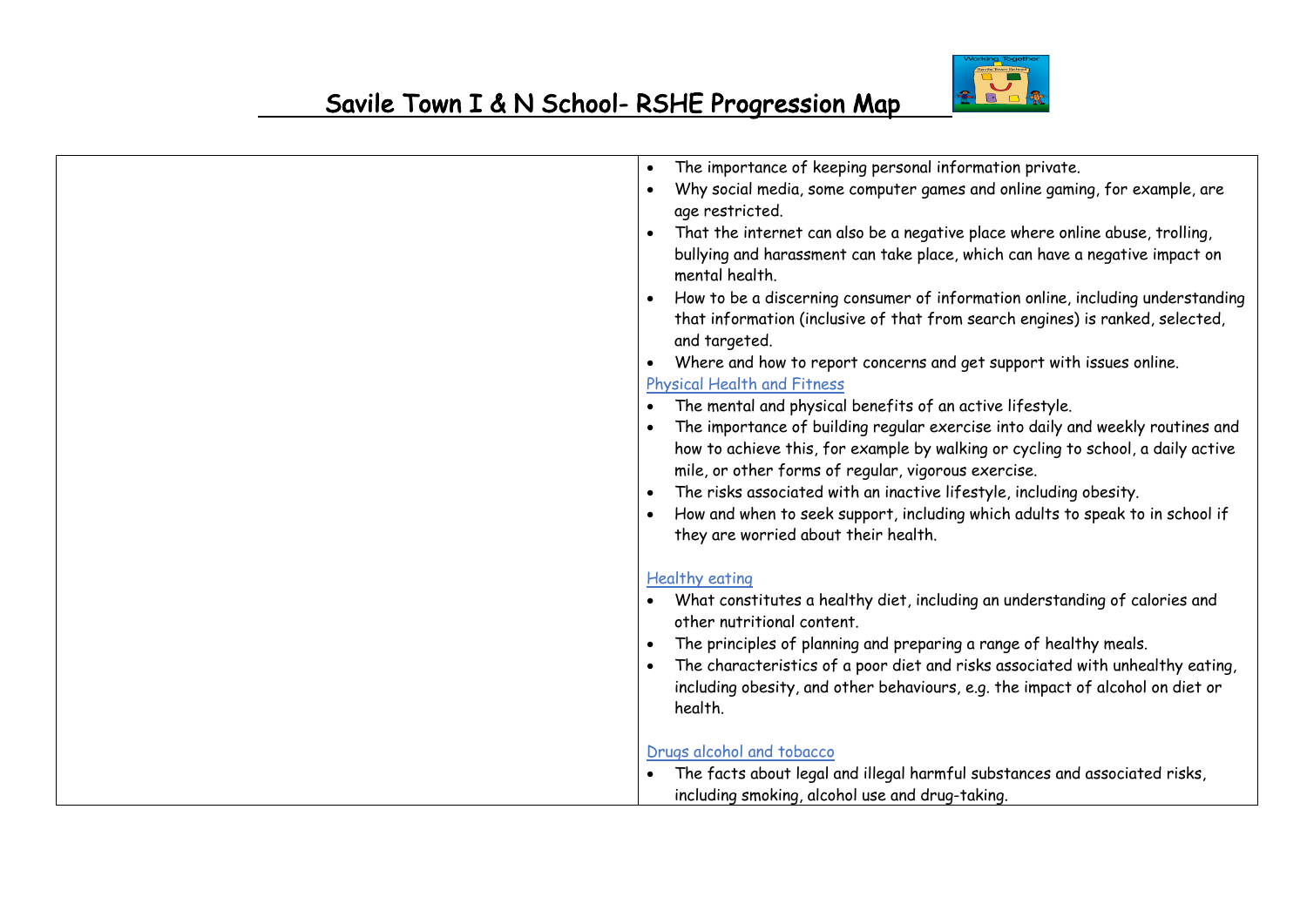

| Health and prevention<br>How to recognise early signs of physical illness, such as weight loss or<br>unexplained changes to the body.<br>About safe and unsafe exposure to the sun, and how to reduce the risk of sun<br>damage, including skin cancer.<br>The importance of sufficient good-quality sleep for good health, and that a<br>lack of sleep can affect weight, mood, and ability to learn.<br>About dental health and the benefits of good oral hygiene and dental flossing,<br>including regular check-ups at the dentist.<br>About personal hygiene and germs including bacteria and viruses, how they are<br>spread and treated, and the importance of hand washing.<br>The facts and science relating to immunisation and vaccination. |
|--------------------------------------------------------------------------------------------------------------------------------------------------------------------------------------------------------------------------------------------------------------------------------------------------------------------------------------------------------------------------------------------------------------------------------------------------------------------------------------------------------------------------------------------------------------------------------------------------------------------------------------------------------------------------------------------------------------------------------------------------------|
| <b>Basic First Aid</b><br>How to make a clear and efficient call to emergency services, if necessary.<br>Concepts of basic First Aid, for example dealing with common injuries,<br>including head injuries.                                                                                                                                                                                                                                                                                                                                                                                                                                                                                                                                            |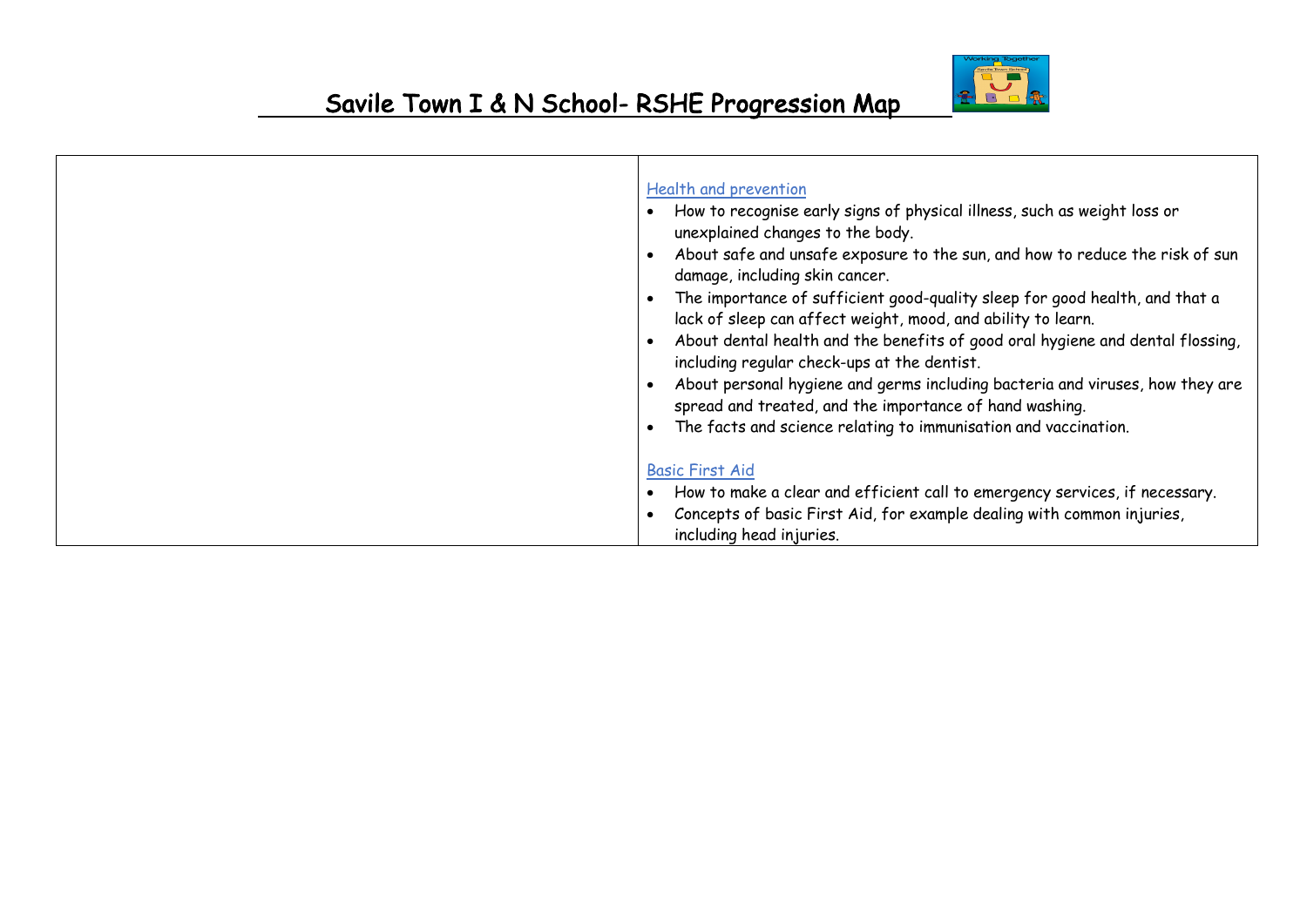

#### **Progression of Jigsaw Attainment descriptors in each Puzzle**

## **Puzzle 1: Being Me in My World**

| <b>Being</b><br>Me in<br><b>My</b><br><b>World</b> | <b>Working towards</b>                                                                                                                               | <b>Working at</b>                                                                                                                                                                     | <b>Working beyond</b>                                                                                                                                                                                                                                                 |
|----------------------------------------------------|------------------------------------------------------------------------------------------------------------------------------------------------------|---------------------------------------------------------------------------------------------------------------------------------------------------------------------------------------|-----------------------------------------------------------------------------------------------------------------------------------------------------------------------------------------------------------------------------------------------------------------------|
| Ages 5-6                                           | can tell you something positive that I like about<br>being in my class.<br>can say how I help make my class a happy and<br>safe place.               | I can explain why my class is a happy and safe place to<br>learn.<br>I can give different examples where I or others make my<br>class happy and safe.                                 | can explain why I have a right to learn in a<br>happy and safe class.<br>I can explain how everyone in my class<br>has responsibilities to make our class<br>happy and safe.                                                                                          |
| Ages 6-7                                           | can tell you some things that make my class a<br>safe and fair place.<br>can say how I feel about my class and why I like<br>it being safe and fair. | I can explain why my behaviour can impact on other people<br>in my class.<br>I can compare my own and my friends' choices and can<br>express why some choices are better than others. | can justify the choices I make to help keep<br>my class and school a safe and fair place.<br>I can give evidence as to why my<br>own and my friends' choices can be<br>helpful/unhelpful and how some of<br>these choices may have<br>positive/negative consequences. |

### **Puzzle 2: Celebrating Difference**

| <b>Celebrating</b><br><b>Difference</b> | <b>Working towards</b>                            | <b>Working at</b>                                | <b>Working beyond</b>                              |
|-----------------------------------------|---------------------------------------------------|--------------------------------------------------|----------------------------------------------------|
| Ages 5-6                                | I can talk about one thing that makes me          | I can tell you some ways that I am different and | I can explain why being unique and special $\vert$ |
|                                         | different from my friends and one thing that we   | similar to other people in my class, and why     | is important.                                      |
|                                         | have in common.                                   | this makes us all special.                       | I can explain why bullying might happen            |
|                                         | I can tell you ways that I could be kind to other | I can explain what bullying is and how being     | and I can offer strategies to help the             |
|                                         | people in my class.                               | bullied might make somebody feel.                | person who is being bullied.                       |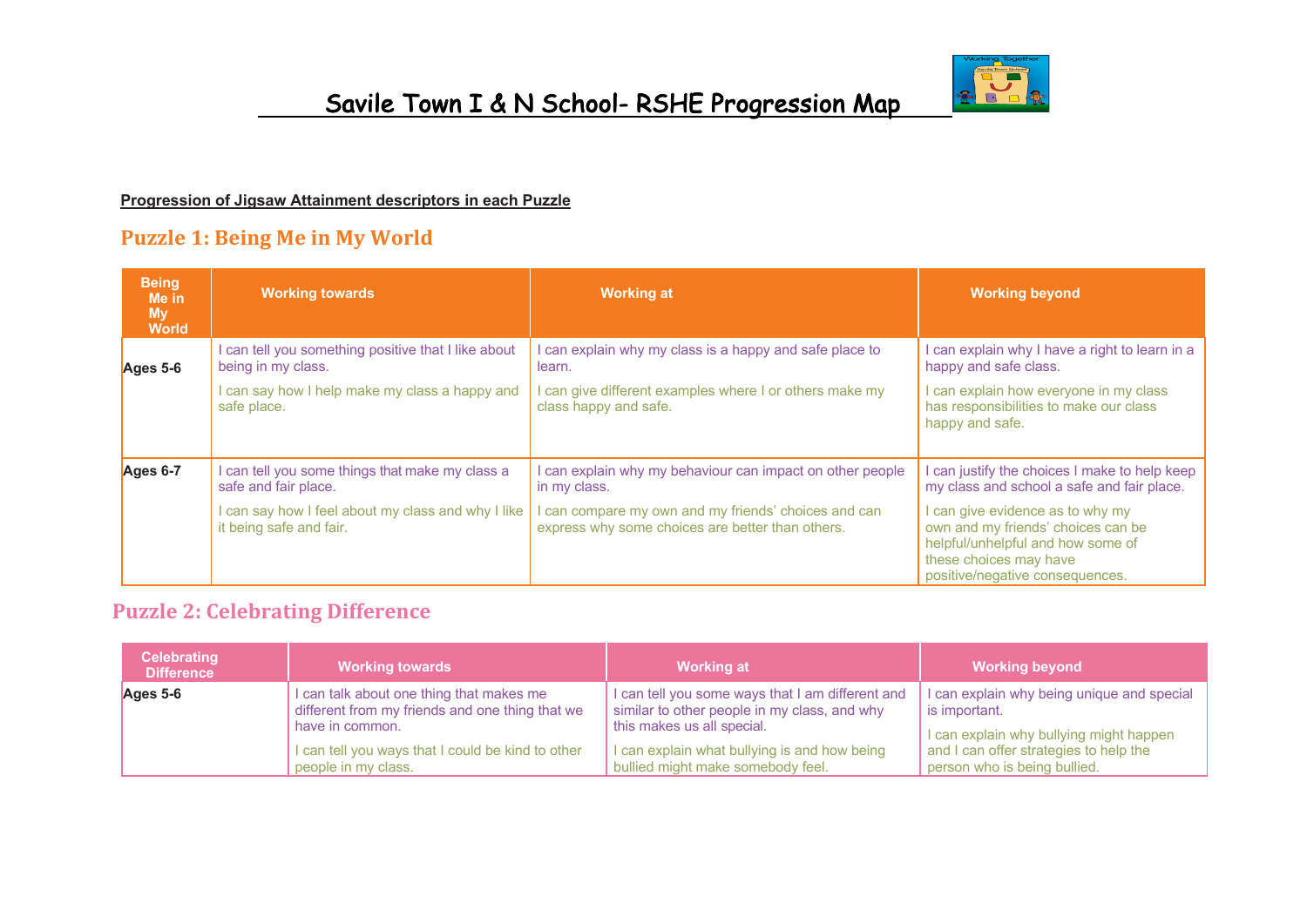

| Ages 6-7 | I can name some differences and similarities   | I can explain that sometimes people get bullied                                                                                        | I can justify why gender stereotypes are                                       |
|----------|------------------------------------------------|----------------------------------------------------------------------------------------------------------------------------------------|--------------------------------------------------------------------------------|
|          | between me and other people in my class.       | because they are seen to be different; this                                                                                            | not always fair. I can also explain why                                        |
|          | I can give a reason why a friend is special to | might include people who do not conform to                                                                                             | differences can make some people bully                                         |
|          | me.                                            | gender stereotypes.                                                                                                                    | other people.                                                                  |
|          |                                                | I can explain how it feels to have a friend and be<br>a friend.<br>I can also explain why it is OK to be different<br>from my friends. | I can offer strategies that allow me to stand<br>up for myself and my friends. |

## **Puzzle 3: Dreams & Goals**

| <b>Dreams &amp; Goals</b> | <b>Working towards</b>                                                                                                 | <b>Working at</b>                                                                                                                                                                                                                                                                        | <b>Working beyond</b>                                                                                                                                                                                                                                                                                                          |
|---------------------------|------------------------------------------------------------------------------------------------------------------------|------------------------------------------------------------------------------------------------------------------------------------------------------------------------------------------------------------------------------------------------------------------------------------------|--------------------------------------------------------------------------------------------------------------------------------------------------------------------------------------------------------------------------------------------------------------------------------------------------------------------------------|
| Ages 5-6                  | I can tell you about a challenge and what I did<br>well.<br>can say why a challenge made me feel<br>good about myself. | I can explain how I feel when I am successful<br>and how this can be celebrated positively.<br>I can say why my internal treasure chest is an<br>important place to store positive feelings.                                                                                             | can explain what helped me to succeed in<br>a learning<br>challenge and explain how this made me feel.<br>can explain why it is important to store<br>positive feelings in my internal treasure chest<br>and how this can help me in my future<br>learning.                                                                    |
| Ages 6-7                  | can tell you what I did to help my group<br>create an end product.<br>I can say how I felt about working in a group.   | I can explain how I played my part in a group<br>and the parts other people played to create an<br>end product. I can explain how our skills<br>complemented each other.<br>I can explain how it felt to be part of a<br>group and can identify a range of feelings<br>about group work. | can analyse the different roles people played<br>in a group to create an end product and justify<br>what was helpful and what wasn't.<br>can identify a range of feelings about<br>working in a group. I can analyse my<br>feelings and those of others and can explain<br>how we could improve our group skills next<br>time. |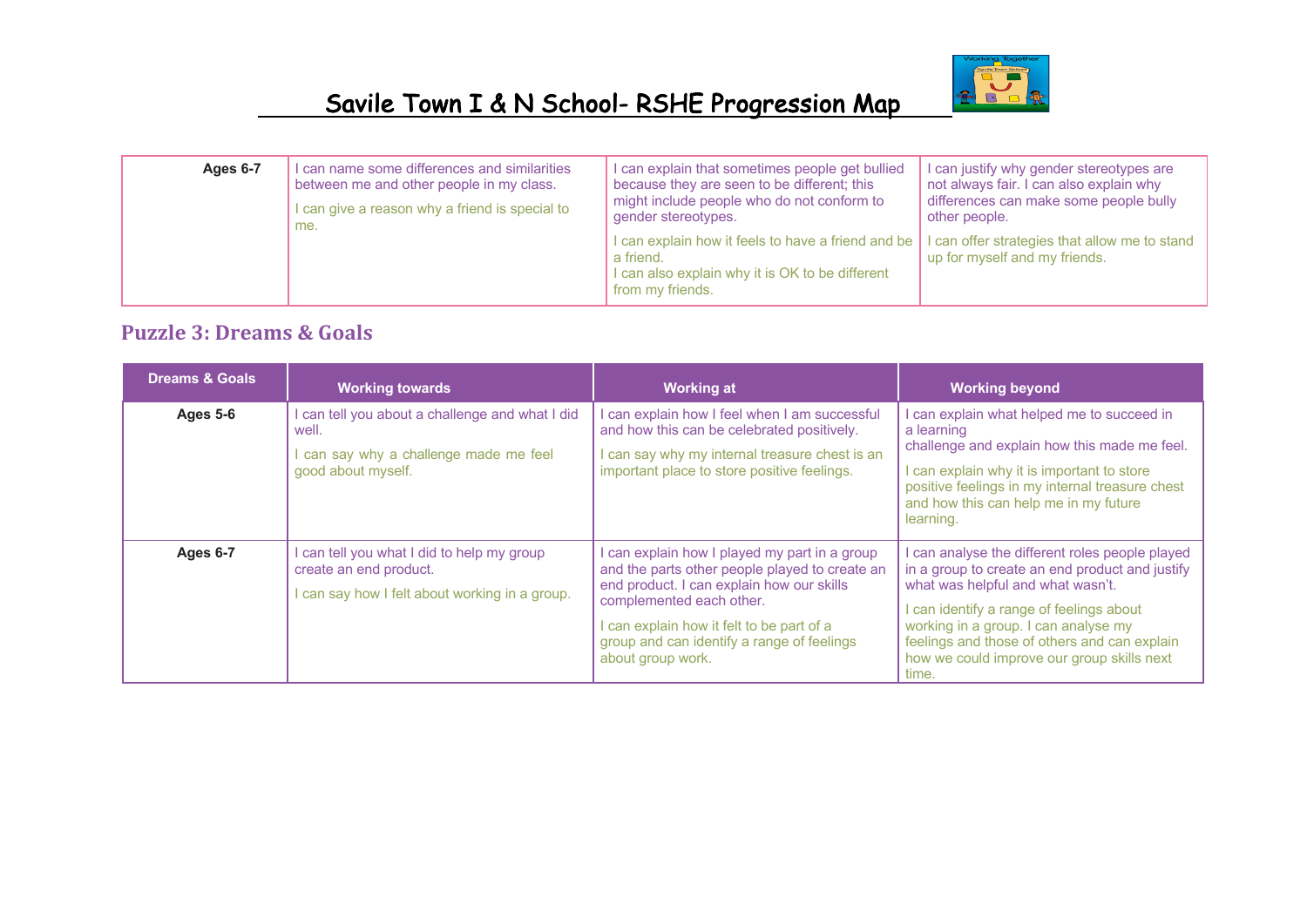

## **Puzzle 4: Healthy Me**

| <b>Healthy Me</b> | <b>Working towards</b>                                                                                                  | <b>Working at</b>                                                                                                                                               | <b>Working beyond</b>                                                                                                                                                    |
|-------------------|-------------------------------------------------------------------------------------------------------------------------|-----------------------------------------------------------------------------------------------------------------------------------------------------------------|--------------------------------------------------------------------------------------------------------------------------------------------------------------------------|
| <b>Ages 5-6</b>   | I can tell you something amazing about how<br>my body works and something I need to do to<br>keep it safe and healthy.  | I can explain why I think my body is<br>amazing and can identify a range of ways to<br>keep it safe and healthy.                                                | can explain many ways that my body is<br>amazing and how the different things I do, keep<br>it safe and healthy.                                                         |
|                   | I know that my body is special and I need to<br>take care of it.                                                        | I can give examples of when being healthy can<br>help me feel happy.                                                                                            | can suggest how my body might come to harm<br>if I make unhealthy choices.                                                                                               |
|                   |                                                                                                                         |                                                                                                                                                                 | can explain how healthy choices affect the<br>way I feel about myself and help to make me<br>happy.                                                                      |
| Ages 6-7          | can tell you some things I can put in or on my<br>body to keep it healthy.<br>I can say how I feel about being healthy. | can explain why foods and medicines can be<br>good for my body comparing my ideas with<br>less healthy/ unsafe choices.<br>I can compare my own and my friends' | can justify my choices about food and<br>medicines and explain healthy and safe ways<br>in which they can be good for my body.<br>can give evidence as to why my own and |
|                   |                                                                                                                         | choices and can express how it feels to<br>make healthy and safe choices.                                                                                       | my friends' choices are healthy / less<br>healthy. I can also evaluate how it feels to<br>make healthy and less healthy choices.                                         |